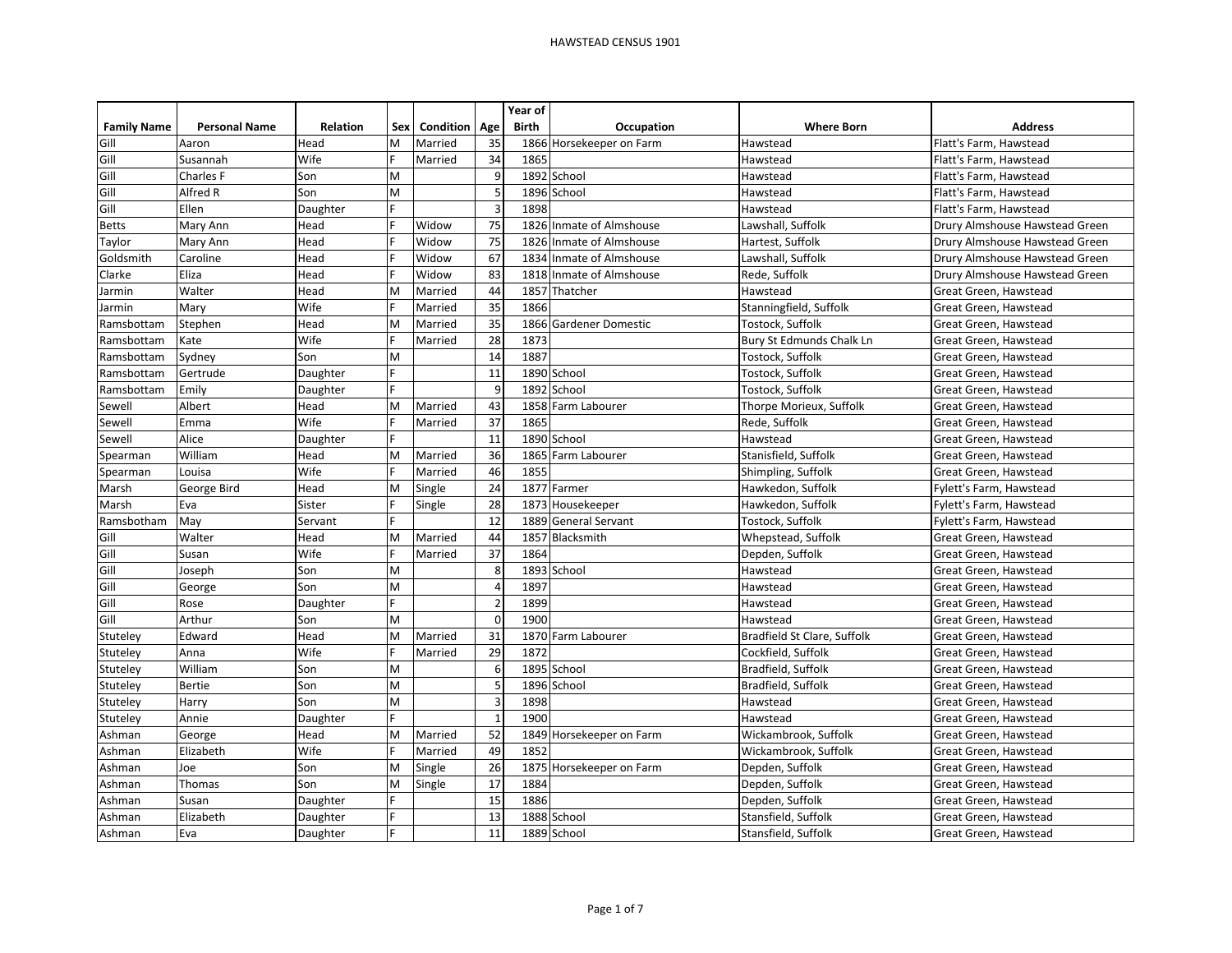| Ashman         | Charlie     | Son      | M |         | $\overline{7}$          |      | 1894 School              | Hawstead               | Great Green, Hawstead |
|----------------|-------------|----------|---|---------|-------------------------|------|--------------------------|------------------------|-----------------------|
| Ashman         | Harriett    | Daughter |   |         | 5 <sup>1</sup>          |      | 1896 School              | Hawstead               | Great Green, Hawstead |
| Ashman         | James       | Son      | M |         | $\overline{\mathbf{3}}$ | 1898 |                          | Hawstead               | Great Green, Hawstead |
| <b>Bugg</b>    | William     | Head     | M | Single  | 40                      |      | 1862 Farm Labourer       | Hawstead               | Great Green, Hawstead |
| <b>Bugg</b>    | Susan       | Mother   |   | Widow   | 70                      | 1831 |                          | Hartest, Suffolk       | Great Green, Hawstead |
| Hardy          | Elizabeth   | Head     |   | Single  | 54                      |      | 1847 Seamstress          | Hawstead               | Great Green, Hawstead |
| Death          | James       | Head     | M | Widower | 65                      |      | 1836 Inn Keeper          | Hawstead               | <b>Metcalf Arms</b>   |
| Death          | Elizabeth M | Daughter |   | Single  | 33                      | 1868 |                          | Hawstead               | <b>Metcalf Arms</b>   |
| Death          | Emma        | Daughter |   | Single  | 22                      | 1880 |                          | Gt. Welnetham, Suffolk | <b>Metcalf Arms</b>   |
| Mayes          | Lucy        | Servant  |   | Single  | 18                      |      | 1883 General Servant     | Hundon, Suffolk        | <b>Metcalf Arms</b>   |
| <b>Bradley</b> | Walter      | Lodger   | M | Single  | 39                      | 1862 | Thatcher                 | Cockfield, Suffolk     | <b>Metcalf Arms</b>   |
| Bumpstead      | George      | Head     | M | Married | 42                      |      | 1859 Farm Labourer       | Whepstead, Suffolk     | Lawshall Road         |
| Bumpstead      | Ellen       | Wife     |   | Married | 37                      | 1864 |                          | Whepstead, Suffolk     | Lawshall Road         |
| Bumpstead      | Edith       | Daughter |   |         | 14                      | 1887 |                          | Whepstead, Suffolk     | Lawshall Road         |
| Bumpstead      | Ernest      | Son      | M |         | 13                      |      | 1888 Farm Labourer       | Whepstead, Suffolk     | Lawshall Road         |
| Bumpstead      | Kate        | Daughter |   |         | $10\,$                  |      | 1891 School              | Whepstead, Suffolk     | Lawshall Road         |
| Bumpstead      | Elijah      | Son      | M |         | 5 <sup>1</sup>          |      | 1896 School              | Hawstead               | Lawshall Road         |
| Bumpstead      | Victoria    | Daughter |   |         | 3                       | 1898 |                          | Hawstead               | Lawshall Road         |
| Bumpstead      | Infant      | Son      | M |         | $\mathbf 0$             | 1901 |                          | Hawstead               | Lawshall Road         |
| Wells          | Charles     | Lodger   | M |         | 41                      |      | 1860 Farm Labourer       | Whepstead, Suffolk     | Lawshall Road         |
| Mortlock       | Edward      | Head     | M | Married | 57                      |      | 1844 Horsekeeper on Farm | Gt. Welnetham, Suffolk | Lawshall Road         |
| Mortlock       | Susannah    | Wife     |   | Married | 54                      | 1857 |                          | Lawshall, Suffolk      | Lawshall Road         |
| Mortlock       | Edward      | Son      | M |         | 15                      |      | 1886 Farm Labourer       | Hawstead               | Lawshall Road         |
| Pearson        | William     | Head     | M | Married | 30                      | 1871 | Horsekeeper on Farm      | Glemsford, Suffolk     | Lawshall Road         |
| Pearson        | Edith       | Wife     |   | Married | 29                      | 1872 |                          | Glemsford, Suffolk     | Lawshall Road         |
| Pearson        | Ellen       | Daughter |   |         | 9                       |      | 1892 School              | Glemsford, Suffolk     | Lawshall Road         |
| Pearson        | Alice       | Daughter |   |         | 8                       |      | 1893 School              | Glemsford, Suffolk     | Lawshall Road         |
| Pearson        | Veda May    | Daughter |   |         | $\overline{4}$          | 1897 |                          | Hawstead               | Lawshall Road         |
| Rose           | William     | Lodger   | M | Single  | 19                      |      | 1882 Farm Labourer       | Lawshall, Suffolk      | Lawshall Road         |
| Theobald       | Arthur      | Head     | M | Married | 33                      |      | 1868 Stockman on farm    | Boxted, Suffolk        | Lawshall Road         |
| Theobald       | Mary        | Wife     |   | Married | 33                      | 1868 |                          | Somerton, Suffolk      | Lawshall Road         |
| Theobald       | Frank       | Son      | M |         | 9                       |      | 1892 School              | Boxted, Suffolk        | Lawshall Road         |
| Theobald       | Harry       | Son      | M |         | $\bf 8$                 |      | 1893 School              | Boxted, Suffolk        | Lawshall Road         |
| Theobald       | Frederick   | Son      | M |         | 3                       | 1898 |                          | Hawstead               | Lawshall Road         |
| Levett         | Albert      | Lodger   | M | Single  | 28                      |      | 1873 Farm Labourer       | Hawkedon, Suffolk      | Lawshall Road         |
| Taylor         | Joshua      | Lodger   | M | Single  | 32                      |      | 1869 Shepherd on Farm    | Hawkedon, Suffolk      | Lawshall Road         |
| Wright         | Walter      | Head     | M | Married | 44                      | 1857 | Farm Labourer            | Hawstead               | <b>Malting Road</b>   |
| Wright         | Lauretta    | Wife     |   | Married | 39                      | 1862 |                          | Hawstead               | <b>Malting Road</b>   |
| Wright         | George      | Son      | M |         | 3                       | 1898 |                          | Hawstead               | <b>Malting Road</b>   |
| Jarmin         | David       | Head     | M | Widower | 78                      |      | 1823 Blacksmith          | Stanstead, Suffolk     | <b>Malting Road</b>   |
| Jarmin         | George      | Son      | M | Single  | 32                      |      | 1869 Farm Labourer       | Glemsford, Suffolk     | <b>Malting Road</b>   |
| Jarmin         | Hattie      | Daughter |   | Single  | 35                      | 1866 |                          | Hawstead               | <b>Malting Road</b>   |
| Martin         | Robert      | Head     | M | Single  | 65                      |      | 1836 Farm Labourer       | Hawstead               | <b>Malting Road</b>   |
| Westley        | John        | Head     | M | Widower | 58                      |      | 1843 Army Pensioner      | Hawstead               | <b>Malting Road</b>   |
| Feakes         | James       | Head     | M | Single  | 37                      |      | 1864 Carpenter           | Cockfield, Suffolk     | <b>Malting Road</b>   |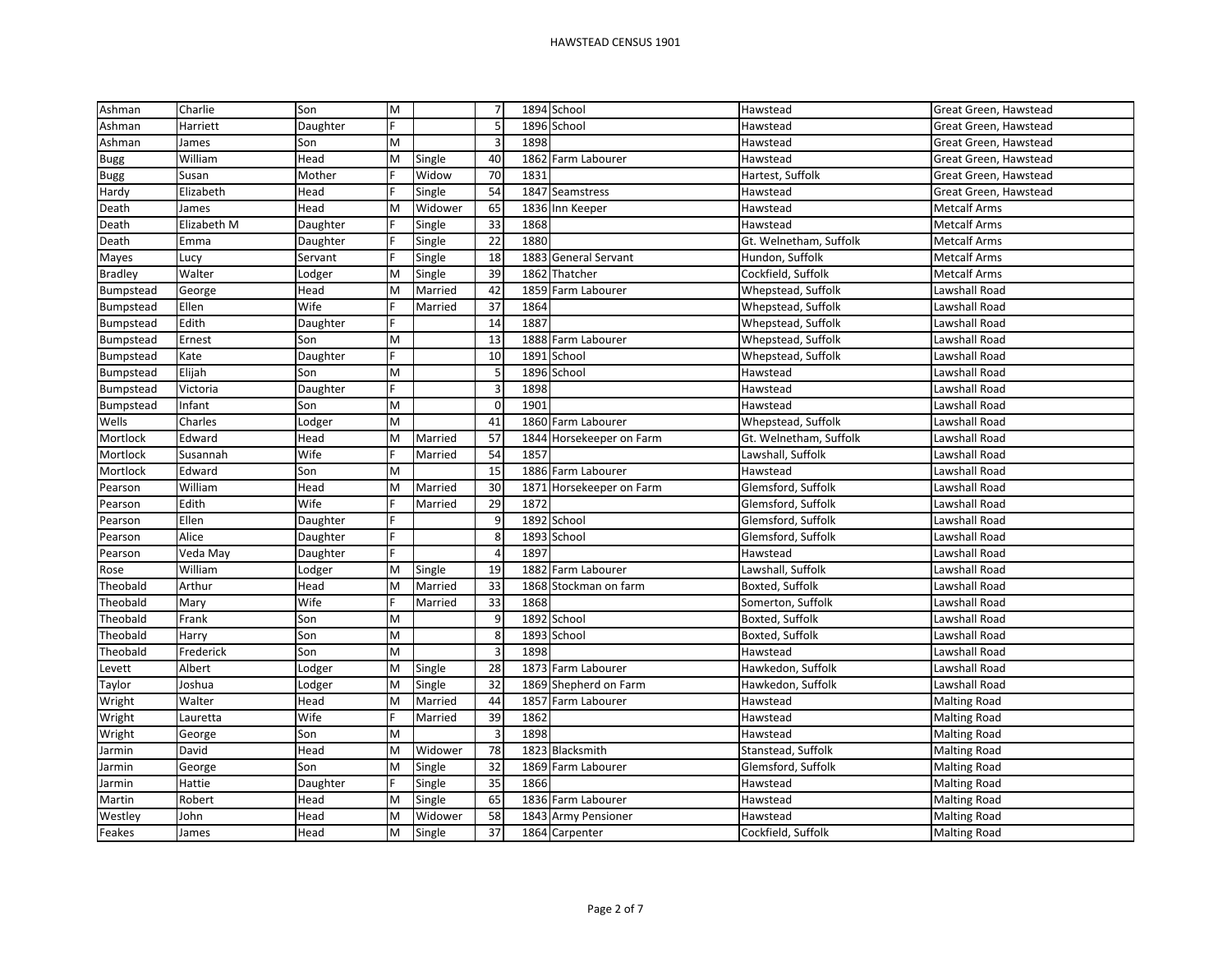| Feakes    | Amelia             | Mother         | F | Widow   | 76                      | 1825 |                           | Cockfield, Suffolk           | <b>Malting Road</b>            |
|-----------|--------------------|----------------|---|---------|-------------------------|------|---------------------------|------------------------------|--------------------------------|
| Morley    | William E          | Head           | M | Married | 32                      |      | 1869 Farmer               | Mildenhall, Suffolk          | Briars Farm, Hawstead          |
| Morley    | Elizabeth J        | Wife           |   | Married | 33                      | 1868 |                           | Soham, Cambridgeshire        | Briars Farm, Hawstead          |
| Morley    | Persival A E       | Adopted Son    | M |         | $\mathbf 0$             | 1900 |                           | Dalham, Cambridgeshire       | Briars Farm, Hawstead          |
| Goldsmith | William            | Head           | M | Married | 56                      |      | 1845 Horsekeeper on Farm  | Lawshall, Suffolk            | Millpost                       |
| Goldsmith | Maria              | Wife           |   | Married | 55                      | 1846 |                           | Stanningfield, Suffolk       | Millpost                       |
| Goldsmith | James              | Son            | M | Single  | 26                      |      | 1875 Farm Labourer        | Drinkstone, Suffolk          | Millpost                       |
| Goldsmith | Fred               | Son            | M | Single  | 19                      |      | 1882 Farm Labourer        | Whepstead, Suffolk           | Millpost                       |
| Goldsmith | Walter             | Son            | M | Single  | 18                      |      | 1883 Farm Labourer        | Hartest, Suffolk             | Millpost                       |
| Goldsmith | John               | Son            | M |         | 14                      |      | 1887 Farm Labourer        | Hawstead                     | Millpost                       |
| Goldsmith | Eliza              | Daughter       |   | Single  | 33                      | 1868 |                           | Whepstead, Suffolk           | Millpost                       |
| Ollington | George             | Head           | M | Widower | 56                      |      | 1845 Horsekeeper on Farm  | Hawstead                     | Millpost                       |
| Cawston   | Alice              | Lodger         |   | Widow   | 49                      |      | 1852 Housekeeper          | Stanningfield, Suffolk       | Millpost                       |
| Cawston   | Walter             | Lodger         | M |         | 14                      | 1887 | Farm Labourer             | Hawstead                     | Millpost                       |
| Gooch     | Harry              | Head           | M | Single  | 40                      |      | 1861 Poultryman           | Bradfield St Clare, Suffolk  | Millpost                       |
| Wright    | Charles            | Head           | M | Married | 40                      | 1861 | Farm Labourer             | Whepstead, Suffolk           | Millpost                       |
| Wright    | Sarah A            | Wife           |   | Married | 39                      | 1862 |                           | Nowton, Suffolk              | Millpost                       |
| Wright    | Arthur             | Son            | M |         | $\overline{12}$         |      | 1889 School               | Hawstead                     | Millpost                       |
| Wright    | Frederick          | Son            | M |         | $\mathsf S$             |      | 1896 School               | Hawstead                     | Millpost                       |
| Wright    | Ethel V            | Daughter       |   |         | $\overline{\mathbf{3}}$ | 1898 |                           | Hawstead                     | Millpost                       |
| Wright    | William            | Son            | M |         | $\Omega$                | 1900 |                           | Hawstead                     | Millpost                       |
| Wright    | Robert             | Father         | M |         | 79                      | 1822 |                           | Whepstead                    | Millpost                       |
| Flatt     | George             | Head           | M | Married | 31                      |      | 1870 Farmer               | West Row, Suffolk            | Pipers Hall Farm, Hawstead     |
| Flatt     | Hannah             | Wife           |   | Married | 31                      | 1870 |                           | Prick Willow, Cambridgeshire | Pipers Hall Farm, Hawstead     |
| Flatt     | Robert             | <b>Brother</b> | M | Single  | 28                      |      | 1873 Farmer               | West Row, Suffolk            | Pipers Hall Farm, Hawstead     |
| Flatt     | John               | <b>Brother</b> | M | Single  | 26                      |      | 1875 Farmer               | West Row, Suffolk            | Pipers Hall Farm, Hawstead     |
| Holt      | Frederick          | Head           | M | Married | 59                      |      | 1842 Grocer & Coal Deeler | Rougham, Suffolk             | New House                      |
| Holt      | Lucy Ann           | Wife           |   | Married | 57                      | 1844 |                           | Bradfield St George, Suffolk | New House                      |
| Mingay    | Alfred             | Head           | M | Married | 48                      |      | 1853 Farm Labourer        | Hawstead                     | Butlers Hall Cottage, Hawstead |
| Mingay    | Susan              | Wife           |   | Married | 47                      | 1854 |                           | Felsham, Suffolk             | Butlers Hall Cottage, Hawstead |
| Mingay    | Henry              | Son            | M | Single  | 22                      |      | 1879 Farm Labourer        | Stanningfield, Suffolk       | Butlers Hall Cottage, Hawstead |
| Mingay    | Michael            | Son            | M | Single  | 17                      |      | 1884 Farm Labourer        | Lawshall, Suffolk            | Butlers Hall Cottage, Hawstead |
| Mingay    | Mildred            | Daughter       |   |         | 15                      | 1886 |                           | Lawshall, Suffolk            | Butlers Hall Cottage, Hawstead |
| Mingay    | Agnes              | Daughter       |   |         | 10                      |      | 1891 School               | awshall, Suffolk             | Butlers Hall Cottage, Hawstead |
| Mingay    | Winifred           | Daughter       |   |         | 8                       |      | 1893 School               | Lawshall, Suffolk            | Butlers Hall Cottage, Hawstead |
| Mingay    | Rose               | Daughter       |   |         | 6                       |      | 1895 School               | awshall, Suffolk             | Butlers Hall Cottage, Hawstead |
| Anniss    | William            | Head           | M | Married | 41                      |      | 1860 Horsekeeper on Farm  | Drinkstone, Suffolk          | Butlers Hall, Hawstead         |
| Anniss    | Rose               | Wife           |   | Married | 34                      | 1867 |                           | Halstead                     | Butlers Hall, Hawstead         |
| Anniss    | Kate               | Mother         |   | Widow   | 74                      | 1827 |                           | Onehouse, Suffolk            | Butlers Hall, Hawstead         |
| Wright    | Willoughby William | Head           | M | Single  | 32                      |      | 1869 Farmer               | Stanningfield, Suffolk       | Butlers Hall, Hawstead         |
| Booth     | Thomas George      | Head           | M | Married | 56                      |      | 1855 Lt Col Retired       | Glendow, Northamptonshire    | Hawstead House                 |
| Booth     | Frances Jane Whish | Wife           |   | Married | 48                      | 1853 |                           | Cape of Good Hope            | Hawstead House                 |
| Nisbet    | Tom                | Nephew         | M |         | $\boldsymbol{9}$        |      | 1892 School               | Townsville, Australia        | Hawstead House                 |
| Ingle     | Fanny J            | Servant        |   | Single  | 26                      | 1875 | Housemaid                 | West Stow, Suffolk           | Hawstead House                 |
| Peck      | Percy              | Servant        | M | Single  | 15                      |      | 1886 Indoor Servant       | Freckenham, Suffolk          | <b>Hawstead House</b>          |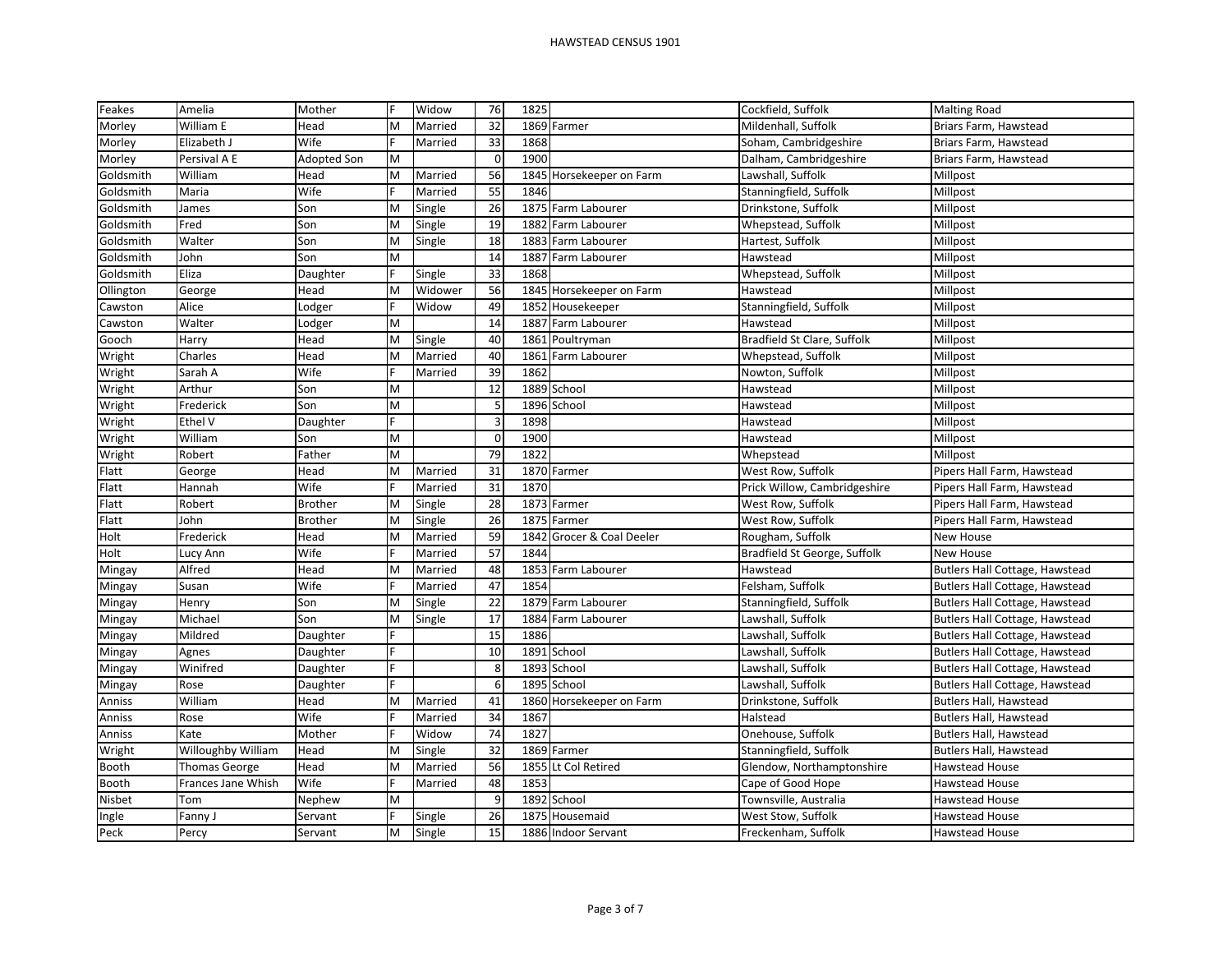| Palmer          | Emma            | Servant       |   | Single  | 52              | 1859 Cook Domestic                   | Ipswich, Suffolk         | Hawstead House             |
|-----------------|-----------------|---------------|---|---------|-----------------|--------------------------------------|--------------------------|----------------------------|
| <b>Bantock</b>  | Nancy           | Head          |   | Married | 43              | 1858 School Mistress                 | Lichfield, Staffordshire | The School House, Hawstead |
| Webb            | Emma            | Head          |   | Widow   | 66              | 1835                                 | Stanningfield, Suffolk   | The Pound, Hawstead        |
| Webb            | Kate A          | Daughter      |   | Single  | 25              | 1876                                 | Lawshall, Suffolk        | The Pound, Hawstead        |
| <b>Brewster</b> | William         | Head          | M | Married | 53              | 1848 Farm Labourer                   | Hawstead                 | The Pound, Hawstead        |
| <b>Brewster</b> | Harriett        | Wife          |   | Married | 48              | 1853                                 | Hawstead                 | The Pound, Hawstead        |
| Bantock         | Reuben          | Head          | M | Married | 72              | 1829 Gardener Domestic               | Welnetham, Suffolk       | The Pound, Hawstead        |
| Bantock         | Louisa          | Wife          |   | Married | 69              | 1832 Post Mistress                   | Hawstead                 | The Pound, Hawstead        |
| <b>Bantock</b>  | Bertram B       | Son           | M | Single  | $\overline{23}$ | 1878 Footman                         | Hawstead                 | The Pound, Hawstead        |
| Kerridge        | George          | Head          | M | Married | 29              | 1872<br>Farm Labourer                | Welnetham, Suffolk       | The Pound, Hawstead        |
| Kerridge        | Alice           | Wife          |   | Married | 30              | 1871                                 | Hawstead                 | The Pound, Hawstead        |
| Kerridge        | Sybil           | Daughter      |   |         | 6               | 1895 School                          | Hawstead                 | The Pound, Hawstead        |
| Barney          | Mary A          | Head          |   | Single  | 58              | 1843<br>Laundress                    | Hawstead                 | The Pound, Hawstead        |
| Golding         | Mabel E         | Niece         |   | Married | 32              | 1869                                 | Hawstead                 | The Pound, Hawstead        |
| Golding         | Ivy May         | Niece         |   |         | 6               | 1895 School                          | Hawstead                 | The Pound, Hawstead        |
| Golding         | Freda A         | Niece         |   |         | $\overline{4}$  | 1897                                 | Hawstead                 | The Pound, Hawstead        |
| Golding         | Victoria        | Niece         |   |         | $\mathbf 0$     | 1901                                 | Hawstead                 | The Pound, Hawstead        |
| Mayes           | Matilda         | Head          |   | Single  | 70              | 1831 Retired School Mistress         | <b>Bury St Edmunds</b>   | Metcalfe Alms House        |
| Last            | Susannah        | Head          |   | Widow   | 76              | 1825                                 | Bradfield, Suffolk       | Metcalfe Alms House        |
| Nunn            | Susan           | Head          |   | Widow   | 82              | 1819                                 | Rede, Suffolk            | Metcalfe Alms House        |
| <b>Betts</b>    | Frances         | Visitor       |   | Single  | 37              | 1864                                 | Hawstead                 | Metcalfe Alms House        |
| Symonds         | George          | Head          | M | Married | 78              | 1823                                 | Woodditton, Suffolk      | Metcalfe Alms House        |
| Symonds         | Elizabeth       | Wife          |   | Married | 76              | 1825                                 | Woodditton, Suffolk      | Metcalfe Alms House        |
| Boyder          | Mary            | Head          |   | Widow   | 77              | 1824                                 | Elmwell, Suffolk         | Metcalfe Alms House        |
| Boyder          | Emma            | Daughter      |   | Single  | 47              | 1854                                 | Hawstead                 | Metcalfe Alms House        |
| Nunn            | George          | Head          | M | Married | 58              | 1843 Farm Labourer                   | Redenhall, Suffolk       | The Pound, Hawstead        |
| Nunn            | Harriett        | Wife          |   | Married | 57              | 1844                                 | Redenhall, Suffolk       | The Pound, Hawstead        |
| Nunn            | James           | Son           | M | Single  | 28              | 1873 Farm Labourer (Deaf from Birth) | Hawstead                 | The Pound, Hawstead        |
| Frost           | Emma            | Sister in Law | F | Single  | 55              | 1846 Laundress                       | Rede, Suffolk            | The Pound, Hawstead        |
| Mudd            | Henry           | Head          | M | Married | 54              | 1847<br><b>Gardener Domestic</b>     | Welnetham, Suffolk       | The Pound, Hawstead        |
| Mudd            | Rebecca         | Wife          |   | Married | 53              | 1848                                 | Lawshall, Suffolk        | The Pound, Hawstead        |
| Mudd            | Lewis P         | Son           | M | Single  | 22              | 1879 Gardener Domestic               | Welnetham, Suffolk       | The Pound, Hawstead        |
| Mudd            | Eleanor         | Daughter      |   | Single  | 20              | 1881                                 | Welnetham, Suffolk       | The Pound, Hawstead        |
| <b>Bailey</b>   | Eleanor         | Mother in Law |   | Widow   | 79              | 1822                                 | Stoke by Nayland         | The Pound, Hawstead        |
| Pells           | William         | Head          | M | Married | 35              | 1866 Yardman On Farm                 | Stonham, Suffolk         | Hawstead Wash              |
| Pells           | Florence        | Wife          |   | Married | 34              | 1867                                 | Baylham, Suffolk         | Hawstead Wash              |
| Pells           | Maude           | Daughter      |   |         | 13              | 1888 School                          | Stonham, Suffolk         | Hawstead Wash              |
| Pells           | Charles         | Son           | M |         | 11              | 1890 School                          | Stonham, Suffolk         | Hawstead Wash              |
| Pratt           | Frederick C     | Head          | M | Married | 56              | 1845 Farmer                          | Starston. Norfolk        | Hawstead Hall              |
| Pratt           | Jane            | Wife          |   | Married | 50              | 1851                                 | Boxted, Suffolk          | Hawstead Hall              |
| Pratt           | Mabel O M       | Daughter      |   | Single  | 23              | 1878                                 | Wickambrook, Suffolk     | <b>Hawstead Hall</b>       |
| Pratt           | Cyril G         | Son           | M |         | 12              | 1889 School                          | Stradishall, Suffolk     | Hawstead Hall              |
| Pratt           | Florence Evelyn | Daughter      |   |         | 11              | 1890 School                          | Stradishall, Suffolk     | Hawstead Hall              |
| Pratt           | Harold B        | Son           | M |         | 9               | 1892 School                          | Stradishall, Suffolk     | Hawstead Hall              |
| Pratt           | Muriel Rosalie  | Daughter      | F |         | $6 \mid$        | 1895 School                          | Stradishall, Suffolk     | <b>Hawstead Hall</b>       |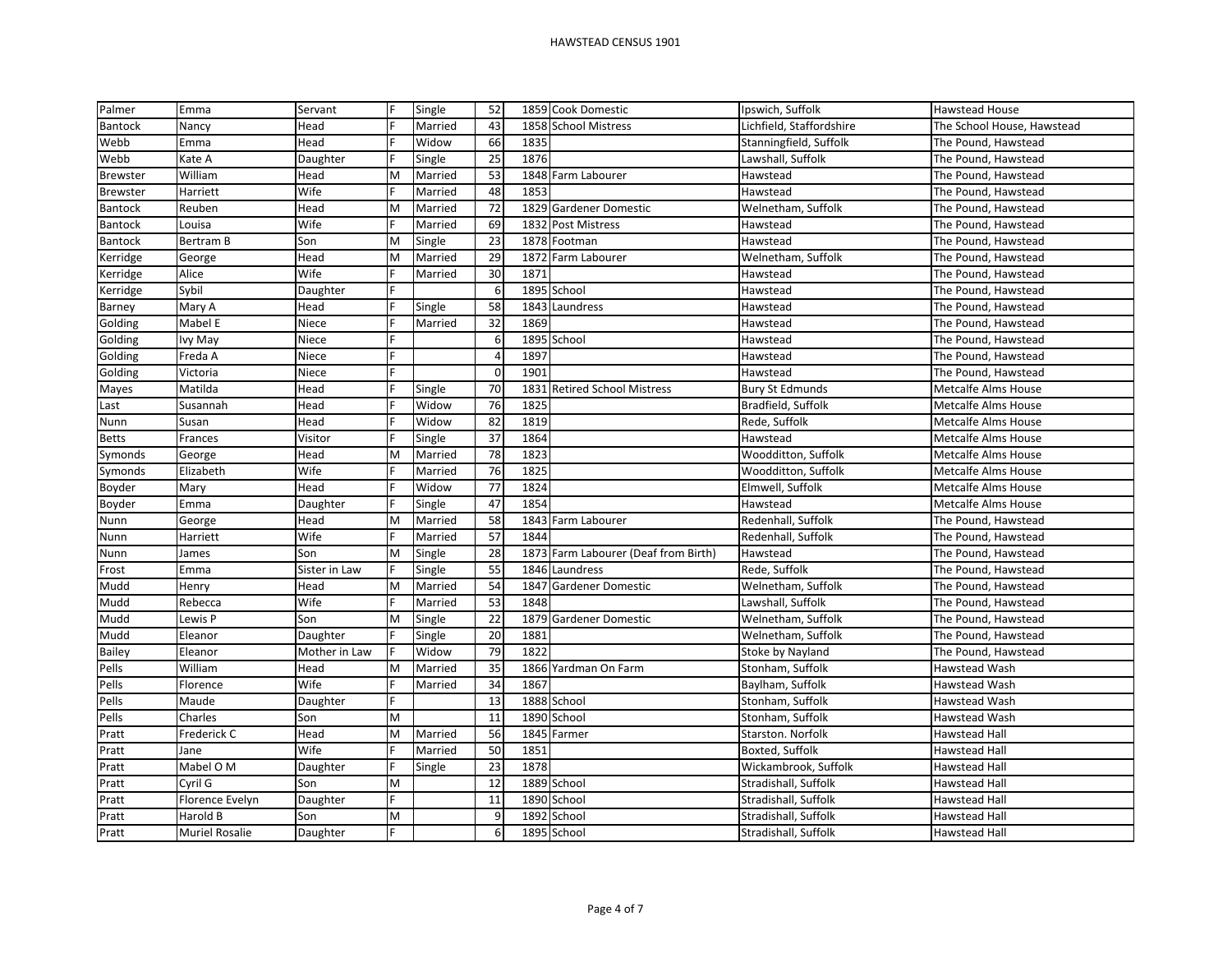| Cross       | Sarah           | Mother in Law | IF | Widow   | 81                   | 1821 |                                    | Glemsford, Suffolk     | Hawstead Hall          |
|-------------|-----------------|---------------|----|---------|----------------------|------|------------------------------------|------------------------|------------------------|
| Hurrell     | Jessie          | Servant       |    | Single  | 21                   |      | 1880 Housemaid                     | Wickambrook, Suffolk   | Hawstead Hall          |
| Alcock      | Alice           | Servant       |    | Single  | 20                   |      | 1881 Dairy Maid                    | Wickambrook, Suffolk   | Hawstead Hall          |
| Angel       | Samuel          | Head          | M  | Married | 44                   |      | 1857 Horsekeeper on Farm           | Ridgwell, Essex        | <b>Bull's Hill</b>     |
| Angel       | Elizabeth       | Wife          |    | Married | 46                   | 1855 |                                    | Boxted, Suffolk        | <b>Bull's Hill</b>     |
| Angel       | Charles         | Son           | M  | Single  | 20                   |      | 1881 Farm Labourer                 | Ridgwell, Essex        | <b>Bull's Hill</b>     |
| Angel       | Rose            | Daughter      |    | Single  |                      |      | 1894 School                        | Nowton, Suffolk        | <b>Bull's Hill</b>     |
| Boreham     | George          | Head          | M  | Married | 25                   |      | 1876 Horsekeeper on Farm           | Brockley, Suffolk      | <b>Bull's Hill</b>     |
| Boreham     | Esther          | Wife          |    | Married | 26                   | 1875 |                                    | Hartest, Suffolk       | <b>Bull's Hill</b>     |
| Boreham     | Ethel           | Daughter      |    |         | $\overline{\Lambda}$ | 1897 |                                    | Hartest, Suffolk       | <b>Bull's Hill</b>     |
| Boreham     | Frederick       | Son           | M  |         | $\overline{1}$       | 1900 |                                    | Hawstead               | <b>Bull's Hill</b>     |
| Bonnett     | John            | Head          | M  | Married | 61                   |      | 1840 Shepherd on Farm              | Ashley, Suffolk        | Old Hall, Hawstead     |
| Bonnett     | Rachel          | Wife          |    | Married | 63                   | 1838 |                                    | Moulton, Suffolk       | Old Hall, Hawstead     |
| Bonnett     | Lucy            | Daughter      |    | Single  | 37                   | 1864 |                                    | Ashley, Suffolk        | Old Hall, Hawstead     |
| Bonnett     | <b>Tottie G</b> | Granddaughter |    |         | 3                    | 1898 |                                    | Hawstead               | Old Hall, Hawstead     |
| Boreham     | Thomas          | Head          | M  | Married | 37                   |      | 1864 Teamster on Farm              | Brockley, Suffolk      | Old Hall, Hawstead     |
| Boreham     | Esther          | Wife          |    | Married | 37                   | 1864 |                                    | Stanstead, Suffolk     | Old Hall, Hawstead     |
| Boreham     | Ada             | Daughter      |    |         | 12                   |      | 1889 School                        | Brockley, Suffolk      | Old Hall, Hawstead     |
| Boreham     | Hetty           | Daughter      |    |         | $\overline{7}$       |      | 1894 School                        | Brockley, Suffolk      | Old Hall, Hawstead     |
| Boreham     | <b>Bessie</b>   | Daughter      |    |         |                      | 1897 |                                    | Hartest, Suffolk       | Old Hall, Hawstead     |
| Cooke       | Walter          | Head          | M  | Married | 39                   |      | 1862 Farm Labourer                 | Hawstead               | Old Hall, Hawstead     |
| Cooke       | Caroline        | Wife          |    | Married | 37                   | 1864 |                                    | Stanningfield, Suffolk | Old Hall, Hawstead     |
| Cooke       | Daisy F         | Daughter      |    |         | 8                    |      | 1893 School                        | Hawstead               | Old Hall, Hawstead     |
| Cooke       | Willoughby      | Son           | M  |         |                      |      | 1894 School                        | Hawstead               | Old Hall, Hawstead     |
| Cooke       | William         | Son           | M  |         | 5                    |      | 1896 School                        | Hawstead               | Old Hall, Hawstead     |
| Boreham     | David           | Head          | M  | Married | 42                   |      | 1859 Teamster on Farm              | Brockley, Suffolk      | <b>Church Cottages</b> |
| Boreham     | Amelia          | Wife          |    | Married | 38                   | 1863 |                                    | Pentlow, Essex         | <b>Church Cottages</b> |
| Boreham     | Ethel           | Daughter      |    |         | 12                   |      | 1889 School                        | Horringer, Suffolk     | <b>Church Cottages</b> |
| Boreham     | May             | Daughter      | F  |         | 8                    |      | 1893 School                        | Horringer, Suffolk     | <b>Church Cottages</b> |
| Boreham     | Herbert         | Son           | M  |         |                      | 1897 |                                    | Horringer, Suffolk     | <b>Church Cottages</b> |
| Boreham     | <b>Bertie</b>   | Son           | M  |         | $\overline{2}$       | 1899 |                                    | Horringer, Suffolk     | <b>Church Cottages</b> |
| Boreham     | Mabel           | Daughter      |    |         | $\Omega$             | 1901 |                                    | Hawstead               | <b>Church Cottages</b> |
| <b>Bugg</b> | Charles         | Head          | M  | Married | 58                   |      | 1843 Shepherd on Farm              | Welnetham, Suffolk     | <b>Church Cottages</b> |
| <b>Bugg</b> | Rachel          | Wife          |    | Married | 51                   | 1850 |                                    | Welnetham, Suffolk     | <b>Church Cottages</b> |
| <b>Bugg</b> | Frederick       | Son           | M  | Single  | 18                   |      | 1883 Farm Labourer                 | Whepstead, Suffolk     | <b>Church Cottages</b> |
| <b>Bugg</b> | George          | Son           | M  |         | 14                   |      | 1887 Farm Labourer                 | Whepstead, Suffolk     | Church Cottages        |
| Smith       | Jane            | Head          |    | Single  | 38                   |      | 1863 Writer                        | <b>Bury St Edmunds</b> | <b>Church Cottages</b> |
| Mercer      | Leslie          | Head          | M  | Single  | 44                   |      | 1857 Clergyman (Church of England) | Maidstone, Kent        | The Rectory, Hawstead  |
| Marriott    | Eva             | Servant       |    | Single  | 29                   |      | 1872 Cook Domestic                 | Horringer, Suffolk     | The Rectory, Hawstead  |
| Ward        | Hannah          | Servant       |    | Single  | 42                   |      | 1859 Parlourmaid Domestic          | Barnes, Surrey         | The Rectory, Hawstead  |
| Alecock     | Albert          | Servant       | M  | Single  | 17                   |      | 1884 Footman                       | Euston, Suffolk        | The Rectory, Hawstead  |
| Norman      | John R          | Head          | M  | Married | 44                   |      | 1857 Farmer                        | England                | Pinford End Farm       |
| Norman      | Carrie E        | Wife          |    | Married | 34                   | 1867 |                                    | England                | Pinford End Farm       |
| Norman      | Hilda           | Daughter      |    |         | 12                   |      | 1889 School                        | Bradfield, Suffolk     | Pinford End Farm       |
| Norman      | Flora           | Daughter      |    |         | 10                   |      | 1891 School                        | Bradfield, Suffolk     | Pinford End Farm       |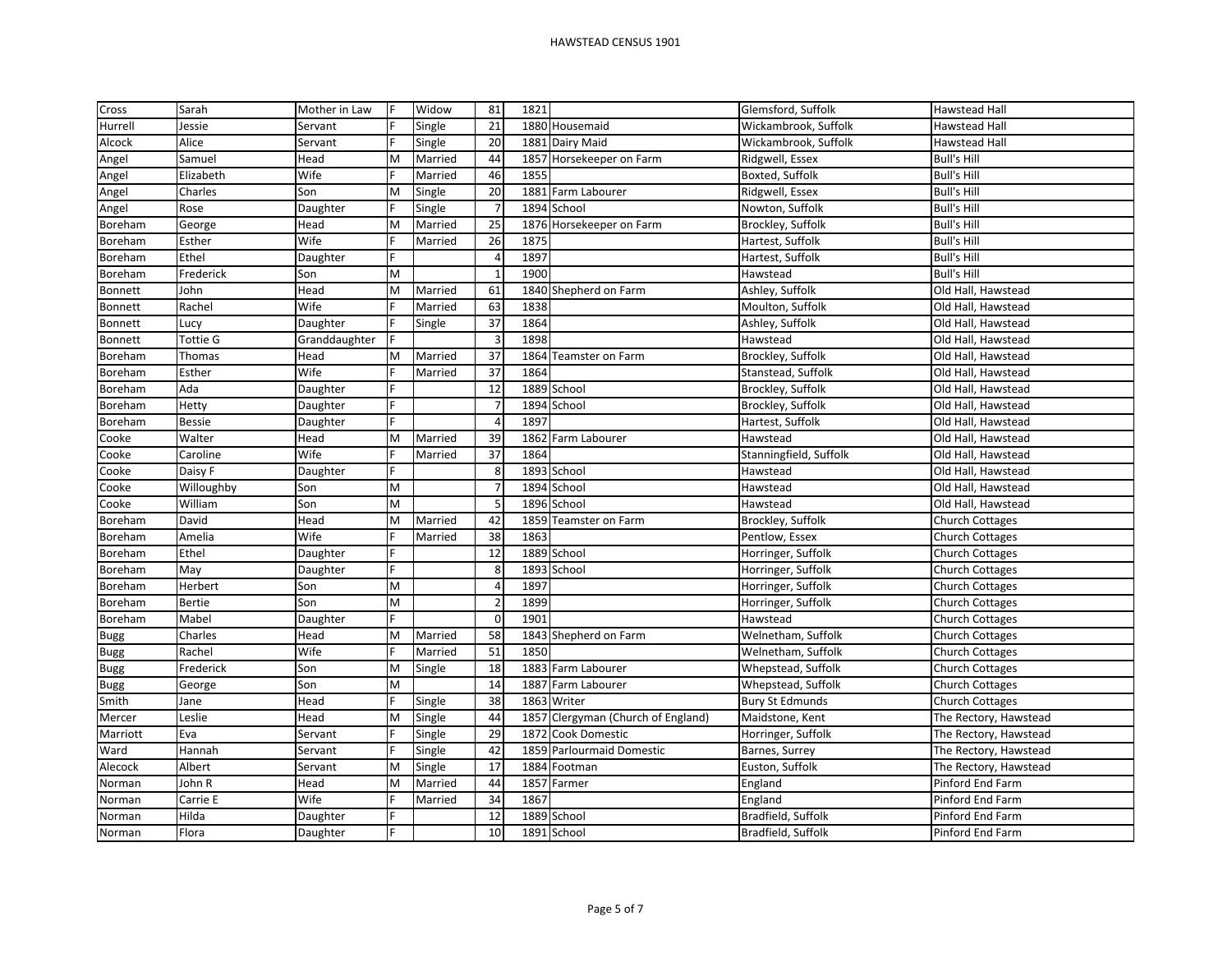| Norman          | Edith       | Daughter      | F |         | $\overline{7}$ |      | 1894 School                | Bradfield, Suffolk             | Pinford End Farm       |
|-----------------|-------------|---------------|---|---------|----------------|------|----------------------------|--------------------------------|------------------------|
| Bumpstead       | James       | Head          | M | Married | 58             |      | 1843 Farm Labourer         | Whepstead, Suffolk             | Pinford End            |
| Bumpstead       | Emma        | Wife          |   | Married | 57             | 1844 |                            | Hawstead                       | Pinford End            |
| Bumpstead       | Frederick   | Head          | M | Married | 27             |      | 1874 Horsekeeper on Farm   | Nowton, Suffolk                | Pinford End            |
| Bumpstead       | Elizabeth   | Wife          |   | Married | 42             | 1859 |                            | Hawstead                       | Pinford End            |
| Bumpstead       | Frederick V | Son           | M |         | $\overline{3}$ | 1898 |                            | Hawstead                       | Pinford End            |
| Debenham        | William     | Head          | M | Married | 79             |      | 1822 Farm Labourer         | Whepstead, Suffolk             | Pinford End            |
| Debenham        | Charlotte   | Wife          |   | Married | 69             | 1832 |                            | Chelsworth, Suffolk            | Pinford End            |
| Debenham        | Willie      | Grandson      | M | Single  | 21             |      | 1880 Farm Labourer         | Hawstead                       | Pinford End            |
| Sargent         | Philip      | Head          | M | Married | 32             |      | 1869 Stockman on farm      | <b>Bury St Edmunds</b>         | Pinford End            |
| Sargent         | Kate        | Wife          |   | Married | 35             | 1866 |                            | Cockfield, Suffolk             | Pinford End            |
| Sargent         | Ernest      | Son           | M |         | 8              |      | 1893 School                | Hawstead                       | Pinford End            |
| Sargent         | Edith       | Daughter      |   |         | $\overline{7}$ |      | 1894 School                | Hawstead                       | Pinford End            |
| Sargent         | Sydney      | Son           | M |         |                | 1900 |                            | Hawstead                       | Pinford End            |
| Simkin          | William     | Head          | M | Married | 75             |      | 1826 Farm Laborer          | Horringer, Suffolk             | Pinford End            |
| Simkin          | Catherine   | Wife          |   | Married | 78             | 1823 |                            | Borough Green, Suffolk         | Pinford End            |
| Wright          | Simon       | Head          | M | Widower | 67             |      | 1834 Horsekeeper on Farm   | Stanningfield, Suffolk         | Pinford End            |
| Wright          | Maude       | Daughter      |   | Single  | 21             | 1880 |                            | Whepstead, Suffolk             | Pinford End            |
| Wright          | Kate        | Daughter      |   | Single  | 19             | 1882 |                            | Whepstead, Suffolk             | Pinford End            |
| Fitch           | John        | Head          | M | Married | 34             |      | 1867 Farm Labourer         | Hawstead                       | Pinford End            |
| Fitch           | Bertha      | Wife          |   | Married | 23             | 1878 |                            | Cambridge                      | Pinford End            |
| Wright          | Henry       | Son           | M |         | $\overline{4}$ | 1897 |                            | Thingoe Union, Bury St Edmunds | Pinford End            |
| Fitch           | Eliza       | Head          |   | Widow   | 71             | 1830 |                            | Hawstead                       | Pinford End            |
| Mower           | George      | Head          | M | Married | 75             |      | 1826 Stockman on farm      | Hawstead                       | <b>Bull Green</b>      |
| Mower           | Emma        | Wife          |   | Married | 73             | 1828 |                            | Hawstead                       | <b>Bull Green</b>      |
| Bumpstead       | James       | Head          | М | Married | 33             |      | 1868 Farm Labourer         | Hawstead                       | <b>Bull Green</b>      |
| Bumpstead       | Lizzie      | Wife          |   | Married | 30             | 1871 |                            | <b>Bury St Edmunds</b>         | <b>Bull Green</b>      |
| Sargent         | Frederick   | Son           | M |         | 12             |      | 1899 School                | Hawstead                       | <b>Bull Green</b>      |
| Bumpstead       | David       | Son           | M |         | $\overline{4}$ | 1897 |                            | Hawstead                       | <b>Bull Green</b>      |
| Bumpstead       | Willie      | Son           | M |         |                | 1900 |                            | Hawstead                       | <b>Bull Green</b>      |
| <b>Brunning</b> | George      | Head          | M | Married | 39             |      | 1862 Shopkeeper & Stockman | Eriswell, Suffolk              | <b>Bull Green</b>      |
| <b>Brunning</b> | Alice       | Wife          |   | Married | 28             | 1873 |                            | Hawstead                       | <b>Bull Green</b>      |
| Ridgeon         | William     | Head          | M | Married | 42             |      | 1859 Farm Labourer         | Hawstead                       | <b>Bull Green</b>      |
| Ridgeon         | Mary Ann    | Wife          |   | Married | 55             | 1846 |                            | Whepstead, Suffolk             | <b>Bull Green</b>      |
| Wright          | Herbert     | Head          | M | Married | 23             |      | 1878 Farm Labourer         | Whepstead, Suffolk             | <b>Bull Green</b>      |
| Wright          | Jane R      | Wife          |   | Married | 20             | 1881 |                            | Whepstead, Suffolk             | <b>Bull Green</b>      |
| Mead            | George      | Head          | M | Married | 60             | 1841 | Farm Labourer              | Stanningfield, Suffolk         | <b>Bull Green</b>      |
| Mead            | Susan       | Wife          |   | Married | 79             | 1822 |                            | Cockfield, Suffolk             | <b>Bull Green</b>      |
| Ridgeon         | James       | Head          | M | Married | 50             |      | 1851 Beer House Keeper     | Hawstead                       | The Bull, Hawstead     |
| Ridgeon         | Julia       | Wife          |   | Married | 53             | 1848 |                            | Hepworth, Suffolk              | The Bull, Hawstead     |
| Frances         | Charles     | Father in Law | M | Widower | 80             | 1821 |                            | Hepworth, Suffolk              | The Bull, Hawstead     |
| Frances         | Julia       | Niece         |   |         | 9              |      | 1892 School                | London                         | The Bull, Hawstead     |
| Sceley          | Mary A      | Head          |   | Single  | 60             |      | 1841 Farmer                | Dalham, Suffolk                | Hammond's Farm         |
| <b>Burage</b>   | George      | Lodger        | M | Single  | 15             |      | 1886 Stockman on farm      | London                         | Hammond's Farm         |
| Lomax           | William     | Head          | M | Married | 46             |      | 1855 Carter on Farm        | Stanningfield, Suffolk         | Hawstead Place Cottage |